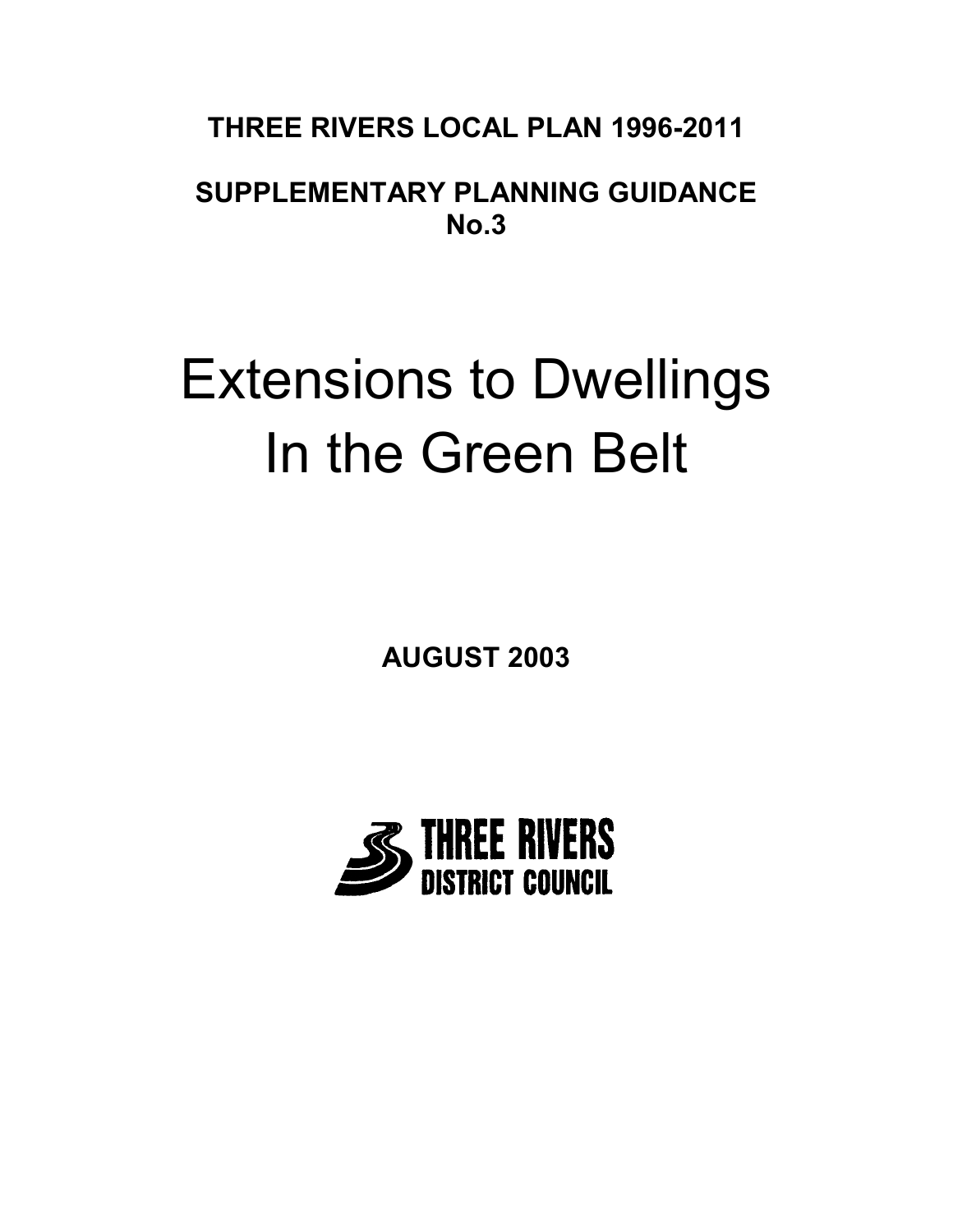# THREE RIVERS DISTRICT COUNCIL

## **SUPPLEMENTARY PLANNING GUIDANCE NO.3**

## **Re: EXTENSIONS & ALTERATIONS TO EXISTING DWELLINGS IN THE METROPOLITAN GREEN BELT**

*Minute of Exec 18 August 2003*

#### **EX79/03 ADOPTION OF SUPPLEMENTARY PLANNING GUIDANCE RELATING TO EXTENSIONS AND ALTERATIONS TO EXISTING DWELLINGS IN THE METROPOLITAN GREEN BELT**

Members were asked to approve the adoption of a proposed policy as Supplementary Planning Guidance to help indicate what types of extension would or would not be acceptable in the Metropolitan Green Belt, and also to be used as a material consideration in determine planning applications. The reason for the report's recommendation was to regularise and formalise the way the Council considered planning applications for extensions to dwellings within the Metropolitan Green Belt.

The Portfolio Holder referred to amended wording suggested by the officers for two recommendations relating to this matter, that were read out by the Chairman. She also proposed that the word 'normally' be added in section 11 c of the Appendix 1 containing the Policy. Members agreed the amendments to the recommendations and policy.

#### RESOLVED:-

- (1) that the proposed policy, attached as Appendix 1 to the report, be agreed for the purposes of public consultation, subject to addition of the word 'normally' after the word 'not' in paragraph 2 of point 11 (c) of the policy; and
- (2) that the policy be agreed as interim Supplementary Planning Guidance for a period not exceeding 9 months, until the results of the public consultation exercise have been reported to the Executive Committee.

## **Interim Policy**

- 1. National Policy as set out in Planning Policy Guidance Note No.2 Green Belts. In paragraph 3.1 it is stated that *"the general policies controlling development in the countryside apply with equal force in Green Belts but there is, in addition, a general presumption against inappropriate development within them. Such development should not be approved, except in very special circumstances."*
- 2. Paragraph 2 states: *"Inappropriate development is, by definition, harmful to the Green Belt. It is for the applicant to show why permission should be granted…"*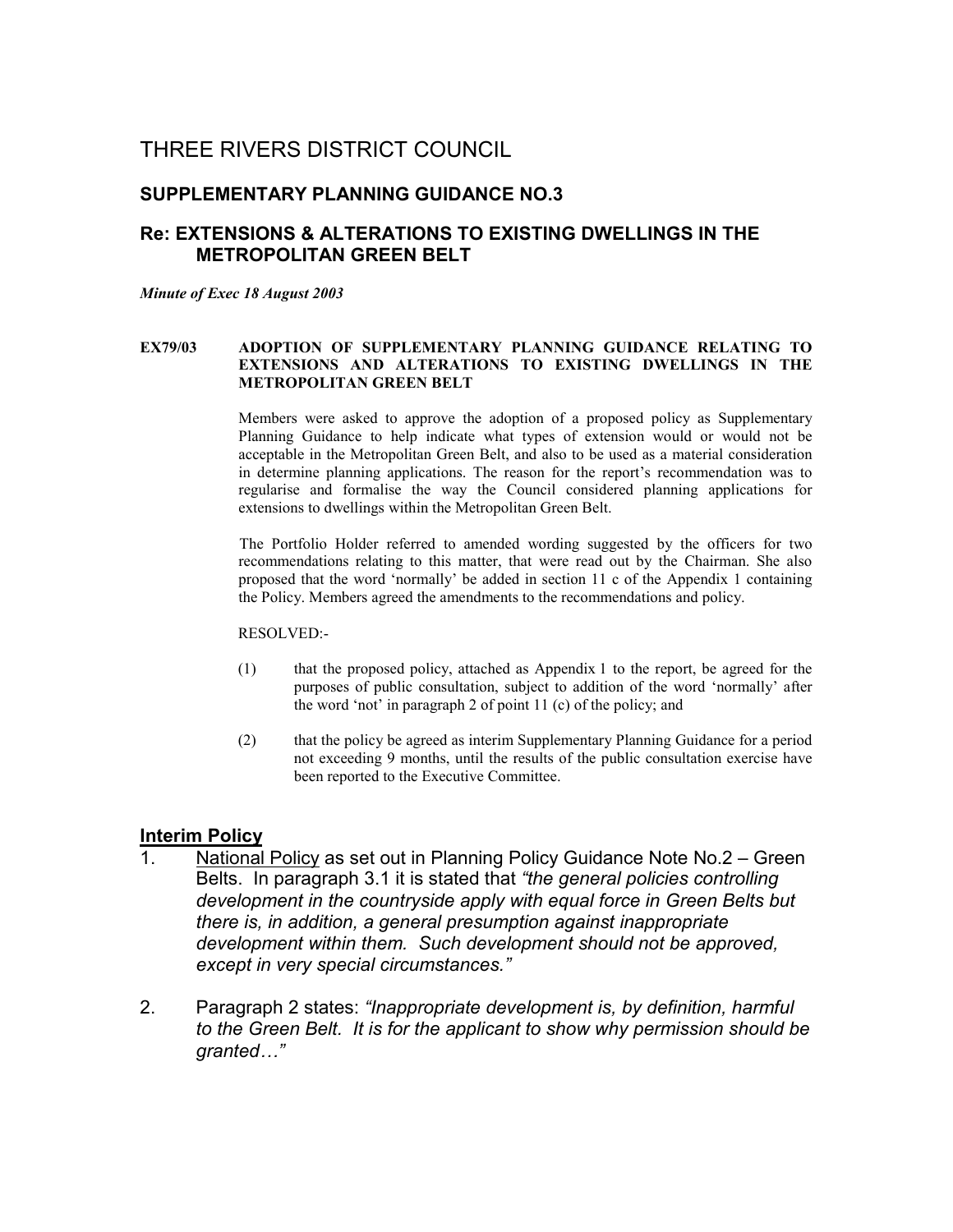- 3. Paragraph 3.4 states that the construction of new buildings inside a Green Belt is inappropriate unless it is for specified purposes, which includes *"limited extension, alteration or replacement of existing dwellings (subject to paragraph 3.6)."*
- 4. Paragraph 3.6 states: *"Provided that it does not result in disproportionate additions over and above the size of the original building, the extension or alteration of dwellings is not inappropriate in Green Belts."*
- 5. Three Rivers District Local Plan 1996 –2011 (as amended 2001) The relevant policy is GB6:

# *"4.27* **Extensions to Dwellings in the Green Belt**

- *4.28 The purpose of controlling extensions in the Green Belt is to protect its openness from built development and to avoid proposals which would be visually intrusive. Extensions of scale or character which would cause undue prominence in the landscape will be resisted, as will a series of extensions which incrementally lead to such an intrusion. Extensions should not be disproportionate in size compared to the original dwelling. Proposals will therefore be assessed on a case by case basis taking into account the relationship of a house to its setting and to other nearby houses.*
- *4.28 In circumstances such as an isolated dwelling in a prominent position, it may well be appropriate to restrict extensions to a very small size or indeed completely prohibit them.*
- *4.30 Where there is a ribbon of houses in the Green Belt extensions will be carefully controlled to ensure that a proliferation of small extensions do not close the gaps between houses and thus create a closely packed line of development.*

*GB.6 EXTENSIONS TO DWELLINGS IN THE GREEN BELT In order to preserve the openness of the Green Belt, the Council will not permit extensions to dwellings that are disproportionate in size (individually or cumulatively) to the original dwelling. The Council will also take into account the dwelling's proximity and relationship to other buildings, and whether it is already, or would become, prominent in the landscape."*

6. Whilst the currently adopted local plan does not define 'disproportionate', the previous plan, the Three Rivers District Plan Review 1991 stated that in general, extensions greater than 30% **of the volume** of the original dwelling house…..will be regarded as excessive. The full text is as follows: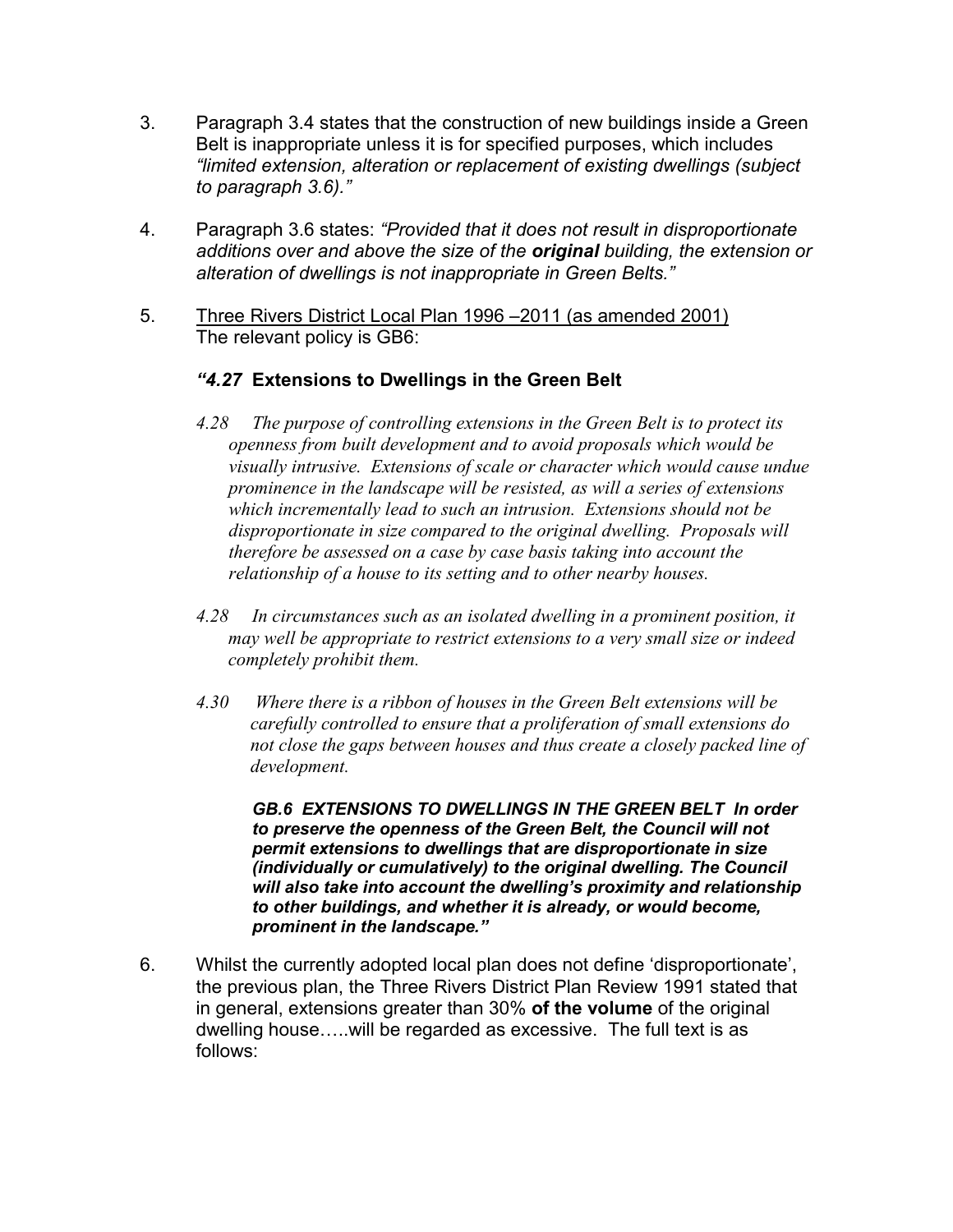# *"6.1.6 Extensions to dwellings in the Metropolitan Green Belt*

*6.1.6.1. Whilst the Metropolitan Green Belt policy states a presumption against development except for certain specified categories, the District Council recognises that there are many existing dwellings within the Green Belt which are either longestablished or have been permitted. It would be unfair and unreasonable not to allow modest extensions to such dwellings, but control will be exercised to ensure that their scale and size does not result in their appearing intrusive in the landscape. Space between dwellings and around buildings will be critically examined to ensure that the rural character is not prejudiced. Extensions of such a size that the character and scale of the dwelling is changed or which would cause undue prominence in the landscape will be resisted, as will a series of extensions which incrementally lead to such a change. An exception to the general policy may be made when it is proposed to extend very small dwellings to provide basic modern amenities, such as bathroom, kitchen or internal WC, or to bring room sizes up to a reasonable standard. In general, extensions greater than 30% of the volume of the original dwelling house, as at 1 July 1948, or as built if erected subsequent to that date, will be regarded as excessive as the District Council considers that beyond this figure the extension is unlikely to be subordinate to the existing dwelling.*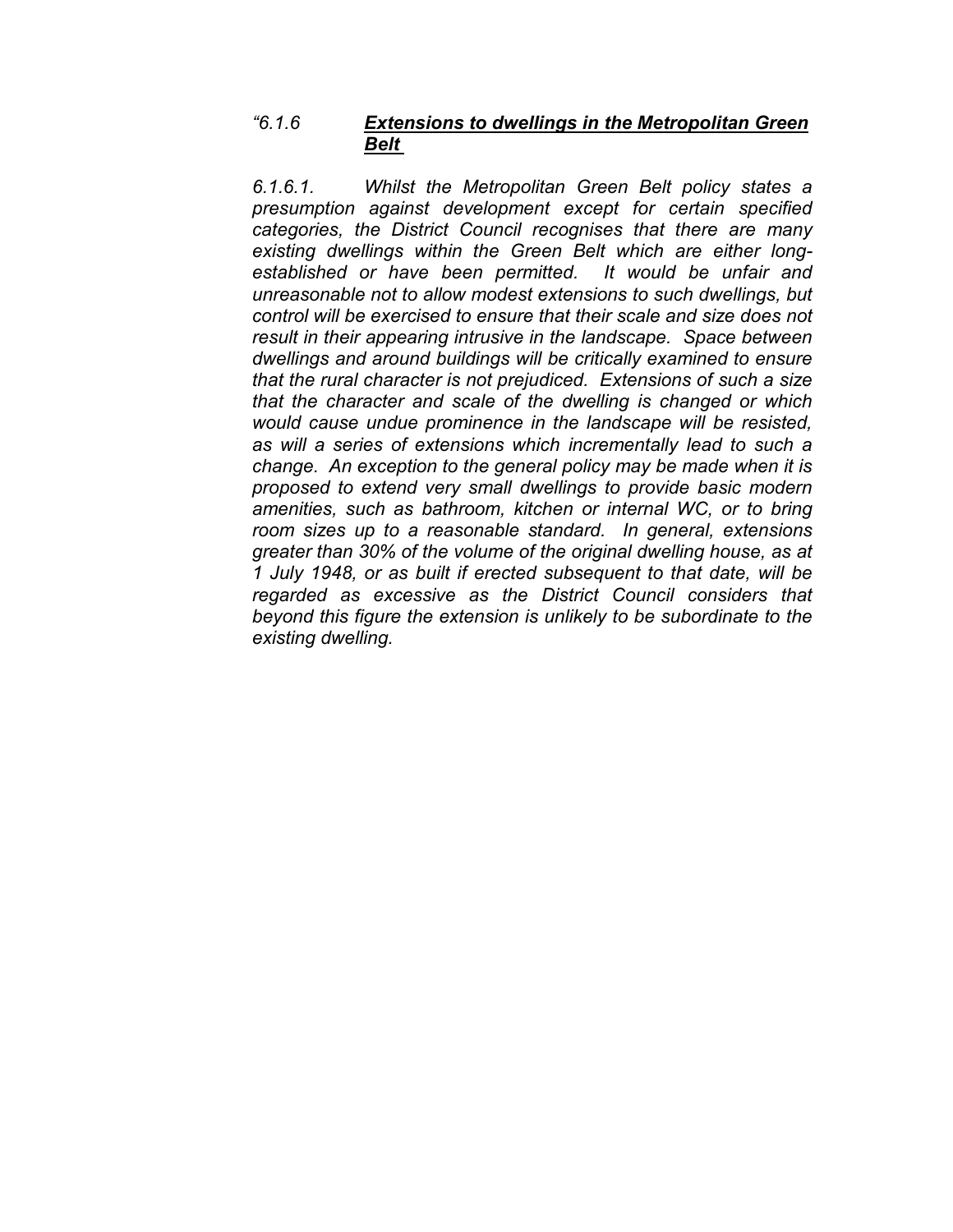*POLICY GB.8 In order to ensure the protection of the open aspect of the Metropolitan Green Belt the size of extensions to dwellings will be carefully controlled and applications will be determined according to the existing size, site and location. Normally non-essential developments will be prevented in the Green Belt in order to maintain its open rural character. Extensions of such a size that the character and scale of the dwelling is changed or which would be prominent in the landscape will be resisted."*

- 7. There is no recent evidence of any refusals in Three Rivers District of extensions of less than 50% increase on the original dwelling that have had appeal decisions. Presumably this is because this Council has not taken a strict line after the 1991 plan was replaced by the current local plan.
- 8. As Three Rivers District Council has not operated as strictly as some Local Planning Authorities, there have been few relevant appeals. Of those since early 2002, the following has been the outcome (see appendix for full decision letters):

Applic. No.01/00486 - 98 Toms Lane – ground & first floor extensions – **Dismissed** 13.03.2002

- Applic. No.01/01372 Redheath Lodge, Sarratt Road, Croxley Green single storey rear extension of 14.67sq.m. **Dismissed** 22.10.2002 – original dwelling was 80sq.m. which had been extended to 235 sq.m. – extra would be a disproportionate addition
- Applic. No.02/01044 Mortons Cottage, The Green, Sarratt two storey rear/side extension. **Dismissed** 16.04.2003

The one lesson that can be learnt from these appeals is that Inspectors view the original dwelling house as the starting point. In other words, all previous extensions need to be added to any current proposal when assessing if a proposal would result in a disproportionate increase.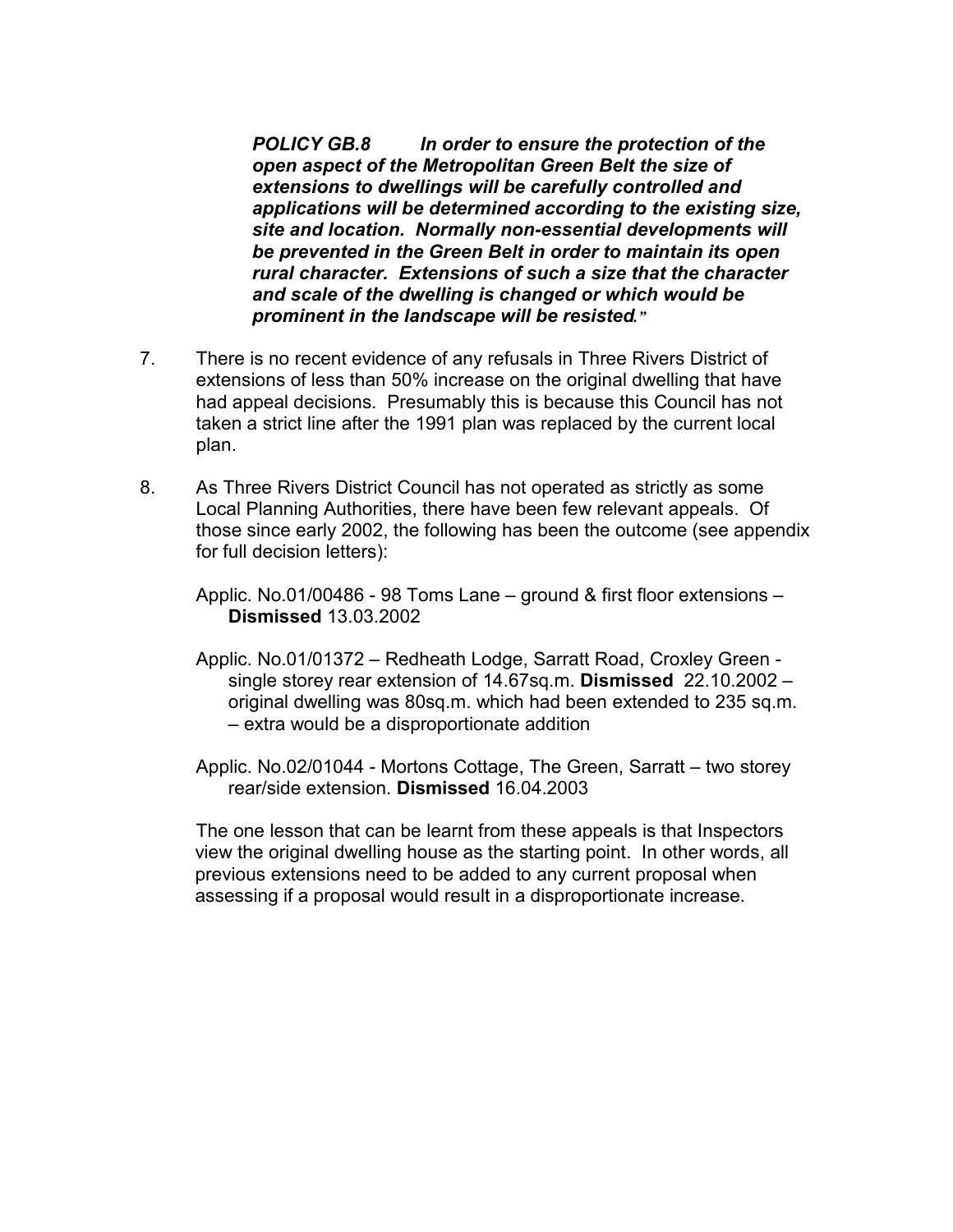# **Detailed Supplementary planning guidance**

Applications for residential extensions in the Metropolitan Green Belt will normally be unacceptable unless **both** the **Openness of Green Belt** and **Percentage Increase in Original Floorspace** criteria are satisfied:

- 10. Openness of Green Belt
	- a) Extensions at first floor level or above (except for dormer windows) should not significantly extend the width of the original building or in any other way make the building more prominent by virtue of its bulk and/or design. Subject to no adverse impact on neighbours, rear extensions will normally be viewed more favourably than side extensions. Extensions to isolated dwellings in the countryside will be judged on their own merits given site circumstances, as in some instances side extensions may be preferable to rear extensions.
	- b) Single storey side extensions will normally be viewed as adversely effecting the openness of the Green Belt, if side extensions result in more than 80% of the frontage being covered by buildings. Otherwise, single storey extensions would not normally be considered to impact on the openness of the Green Belt.
	- c) Dormer windows proportionate to the existing building, and with glazing covering the full frontage other than side framing, will not normally be viewed as adversely effecting the openness of the Green Belt.
	- d) increases in ridge height, apparent bulk of roof and/or replacement of a storey at least partially contained in the existing roof, by a full storey will normally be considered to adversely effect the openness of the Green Belt.
- 11. Percentage Increase on Original Floorspace Whereas, the 1991 plan set a benchmark of 30% of the original **volume**, assessment by floorspace is an easier standard to operate, and bulk is proposed to be judged by the assessment of *Openness of the Green Belt* as set out in paragraph 10 above.
	- a) In assessing percentage increases, the base for calculations will be the original floorspace of the dwelling when built, or as at 1948 (the date of the introduction of modern planning legislation) if built before that date. Therefore, the cumulative total of extensions will be assessed, not just on the application proposals.
	- b) The floorspace of existing garages and outbuildings within residential curtilages will not be taken into account in assessing the size of the original dwelling nor the proposed percentage increase, unless they were built at the same time and integral with the original dwelling.